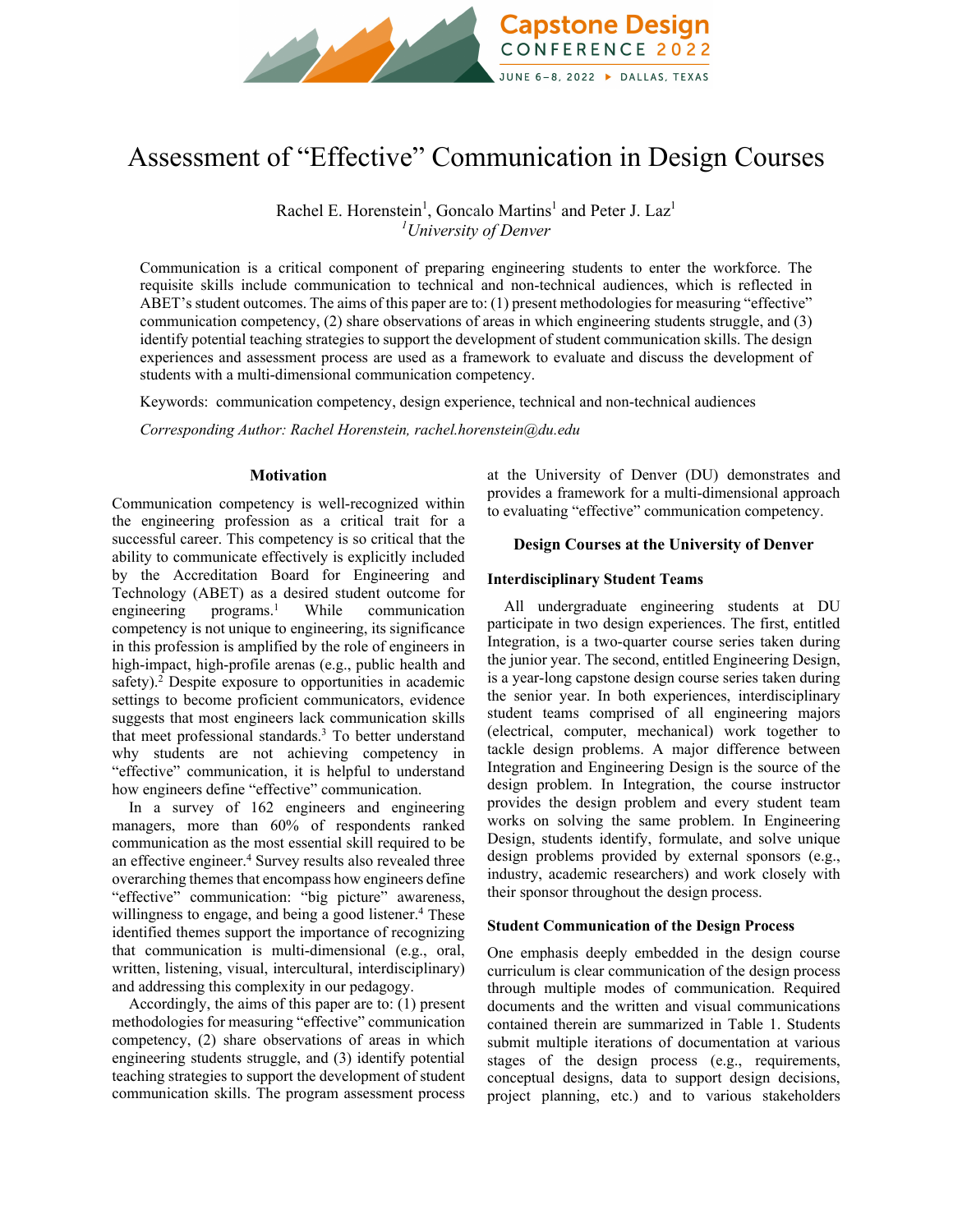(course instructors, faculty advisors, project sponsors). These iterations provide an opportunity for students to hone effective written and visual communication skills. Interestingly, students often overlook the importance of visual communication forms (e.g., drawings, diagrams, etc.) and do not recognize the value of visual aids in written and oral communication. Visual communication competency is essential for effective non-verbal communication of content<sup>5</sup> and for an individual's ability to process, store and retrieve information.<sup>6</sup> Iterative development of visuals helps students better understand their projects and accurately identify scope, requirements, functionality, etc. To incentivize students to focus on visual content, presentations were evaluated for well-designed and organized visual materials to effectively communicate ideas. Despite an emphasis on visual communication forms, faculty observations reveal that many students are resistant to devote time to developing and improving this form of communication. Interestingly, these are typically the same students who struggle to propose creative design solutions.

In the 2021-2022 academic year, Engineering Design instructors piloted a System Diagram/Concept of Operations (CONOPs) Workshop. Teams prepared 3 power point slides: (1) project introduction, (2) CONOPs diagram, and (3) system diagram. Slide 1 was intended to provide practice for presenting 2-minute project pitches at the end-of-year symposium. Students were told to use only their CONOPs and system diagrams to explain the purpose of their system from the user's perspective and their system, subsystems, components, and the interactions between them. Teams were given 10 minutes to present to their peers; instructors suggested spending 4-5 minutes on each diagram. After watching another team's presentation, students completed a four-question survey:

- 1. In layperson's terms, quickly summarize what you learned about this project.
- 2. Identify 3 strengths (total) of the brief project introduction, system diagram, and/or CONOPs diagram.

After seeing the brief project introduction, system diagram and CONOPs diagram…

- 3. What questions do you still have about the following topics? *(Students were asked to identify questions related to at least two topics from a provided list)*
- 4. What are you thinking about your own project? *(Students were prompted to identify aspects of their own project pitch and/or diagram(s) that they were proud of or that could be improved)*

Verbal student feedback on the workshop was overall positive, with many students reporting that reflection on their own project (survey question 4) was the most valuable part of the workshop.

| Table 1. Documentation content |
|--------------------------------|
|--------------------------------|

| Document                      | 1. Documentation content<br>Communication                                                                                                                                                                                                                                                                                                                  |  |  |  |
|-------------------------------|------------------------------------------------------------------------------------------------------------------------------------------------------------------------------------------------------------------------------------------------------------------------------------------------------------------------------------------------------------|--|--|--|
| Requirements<br>Document      | Written: motivation/technical<br>foundation for the design problem,<br>clear, complete, and verifiable<br>requirements. <i>Visual</i> : concept of<br>operation (CONOPs) diagram.                                                                                                                                                                          |  |  |  |
| Design<br>Document            | <i>Written:</i> design process (high-level<br>design concepts to specific details),<br>engineering analyses, design<br>alternatives, justification for design<br>decisions, fabrication plans, impact<br>of design. <i>Visual</i> : system diagram,<br>functional decomposition,<br>requirements traceability, decision<br>matrices, fabrication drawings. |  |  |  |
| Verification<br>Document      | <i>Written:</i> verification<br>procedures/results to demonstrate<br>the system meets the requirements.<br>Visual: requirements traceability<br>matrix, verification summary table.                                                                                                                                                                        |  |  |  |
| Project<br>Management<br>Plan | <i>Written:</i> projected schedule of tasks,<br>team charter. <i>Visual</i> : team<br>organizational chart, project<br>schedule, proposed/realized<br>expenditures table, risk assessment<br>$table(s)$ .                                                                                                                                                  |  |  |  |

## **Program Assessment**

For the purposes of program assessment, communication skills are evaluated in both design courses since junior/senior year is when student performance nears the standards for the engineering profession. In the 2020- 2021 academic year, the format of assignments and rubrics used in the junior and senior year design courses was standardized to promote consistency and communicate expectations. This standardized approach provides the ability to longitudinally track assessment data within a single cohort for a more comprehensive view of whether student skills improve as students approach graduation. To demonstrate student achievement of "effective" communication, the abilities to effectively communicate in written documents, in oral design review presentations, and orally to a range of audiences are evaluated.

The ability to effectively communicate in written documents is assessed using an "overall quality of documentation" score in the junior and senior design courses at the Final Design Review. To impress upon students the importance of written communication, this team score accounts for 10% of the design review grade. Written documents are evaluated for two criteria: (1) written content, organization, and audience; and (2) engineering format and language. The expectations are that: (1) content is organized, clear, concise, and tailored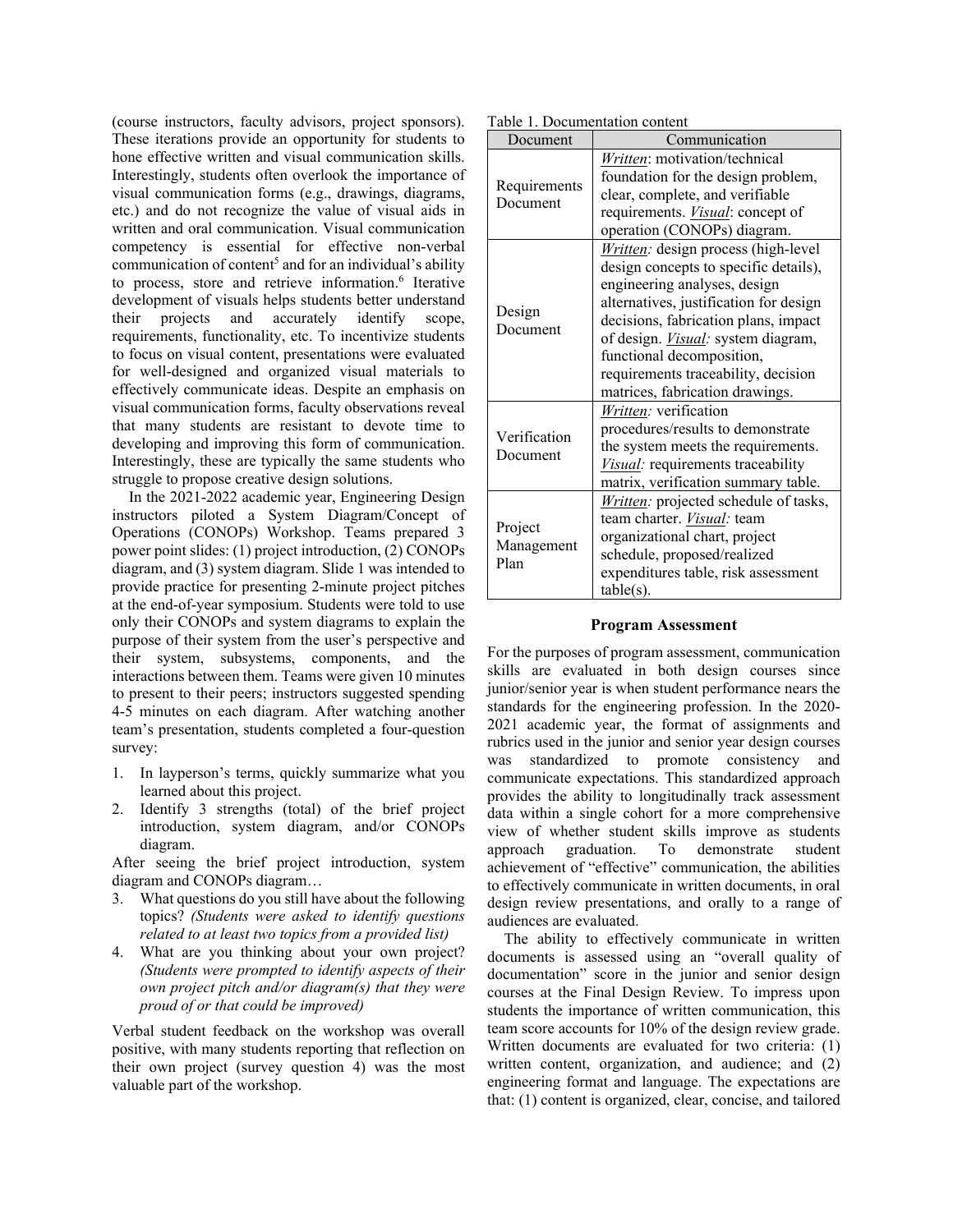to the audience, and presented information logically leads to and supports the presented conclusions; and (2) content exhibits formatting and language consistent with that used by professional engineers (e.g., formatting of figures, tables, and references, engineering language, formal grammar). Collected data show that 83.8% of seniors and 54.8% of juniors demonstrated the ability to effectively communicate in written documents (defined by an "overall quality of documentation" score  $\geq 80\%$ , n=62/cohort).

The *ability to effectively communicate in oral design review presentations* is evaluated with a presentation score that incorporates multiple communication forms. In Engineering Design, course instructors evaluate student oral communication skills using a team score. In contrast, Integration instructors evaluate oral communication skills using an individual score.

The three criteria (and corresponding expectations) used to determine a team score are: (1) *presentation content, organization, & audience* (Includes organized, clear, and concise content that is tailored to the audience (background, vocabulary, etc.). Presents information that logically leads to/supports the presented conclusions.); (2) *visual content* (Uses well-designed and organized visual materials to effectively communicate ideas.); (3) *preparation & time management* (Team is well prepared and manages the available time to present appropriate content and facilitate discussion. All team members contribute to the presentation, and the team appropriately addresses questions.)

The three criteria (and corresponding expectations) used to determine an individual score are: (1) *presentation delivery* (The individual presents in a professional manner, contributes to the presentation, and appropriately addresses questions.); (2) *presentation content & contribution to design* (The individual presents key pieces of individual engineering work that relate to a design decision; describes his/her/their design process, the key results, and the impact of the work on a specific design decision; demonstrates in-depth knowledge of the design(s); demonstrates that data/analysis were used to support individual contributions); (3) *preparation & time management* (The individual is well prepared and effectively manages the available time to present the desired content and facilitate discussion.)

Data from the 2020-2021 academic calendar year revealed that 100% of seniors and 80.6% of juniors (n=62/cohort) demonstrated the ability to effectively communicate in oral design review presentations (defined as a presentation score  $\geq 80\%$ ).

### **Understanding the "Big Picture"**

Communication skills characteristic of a successful engineering professional extend beyond technical proficiency and include the ability to communicate a technical narrative to experts and non-experts alike (i.e., a range of audiences). Many engineering graduates consider the ability to effectively communicate with people outside of their area of expertise essential for their jobs4 , suggesting that engineers who can identify/ communicate the "big picture" have an advantage over their coworkers.

One aspect of broader impact thinking is a social, political and business awareness of the large scope of professions that interact with engineers<sup>4</sup>. Because of DU's partnership with industry sponsors, students in the Engineering Design course have a unique opportunity to develop business awareness (i.e., how to treat a customer, write an email, answer/ask questions, etc.). Honing this skillset is important since interactions between engineers and customers can influence whether a business relationship succeeds or fails.<sup>4</sup>

In addition to technical communication of their design, DU engineering students are tasked with demonstrating social and/or political awareness via a written essay on the broader impact of their chosen designs. This essay also addresses ethical and professional responsibilities that relate to the project's scope. Students must reflect on their obligations as engineers to consider a multitude of factors when designing solutions (e.g., global, cultural, social, environmental, economic). They also must demonstrate an ethical and professional responsibility to make informed judgments with considerations of broader impacts. Essay grades are incorporated into program assessment, but are not discussed here since they are not used for communication assessment.

## **Understanding the Audience**

Competency in "audience awareness" includes the ability to effectively interact with individuals that are outside of one's own area of expertise. The "ability to appropriately tailor content to an audience" is already included in the assessment score for effective communication in oral design reviews. Two additional measures that DU uses to measure audience awareness are: (1) audience perception of students' ability to communicate effectively in a presentation to the general public and (2) student selfperception of the ability to communicate effectively with project advisors and DU staff. Data collected are used to evaluate student ability to effectively communicate orally to a range of audiences.

The ability to communicate effectively in a presentation to the public is measured by surveys of attendees of team oral presentations and poster sessions during the end-of-year Senior Design Symposium. The attendees represent a large range in audience, including project sponsors, Industry Advisory Board members, university faculty and staff. Attendees are asked to complete a survey about the teams' 2-minute oral project pitches and subsequent open team visits during a poster